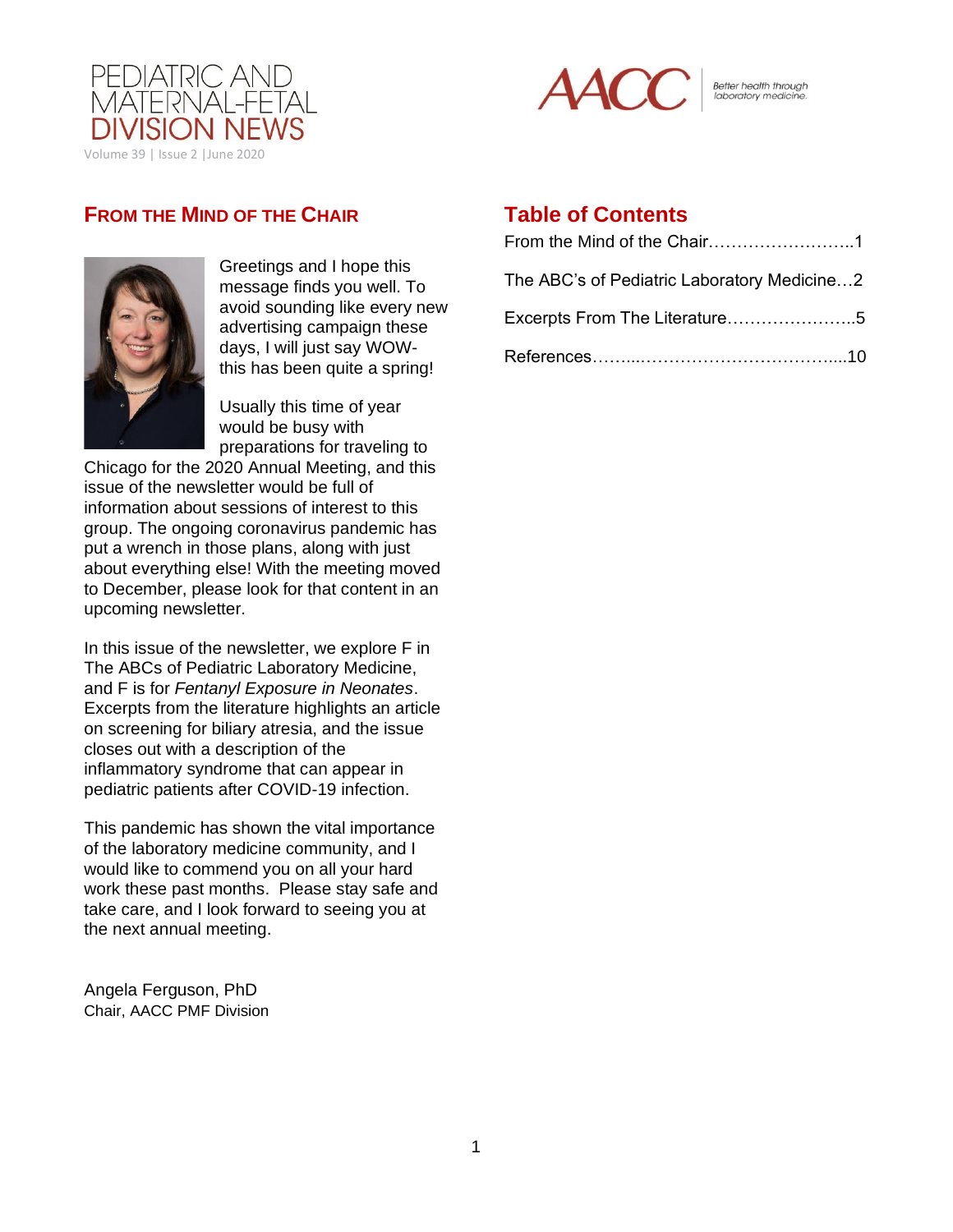

## **"F" is for Fentanyl Exposure in Neonates**



**Christine Dolin, PhD** Clinical Chemistry Fellow Department of Pathology & Laboratory Medicine, University of Kentucky



**Min Yu MD, PhD** Assistant Professor, Associate Director of Clinical Chemistry, Director of Toxicology, Department of Pathology & Laboratory Medicine, University of Kentucky

## **Fentanyl Epidemic**

Fentanyl, a synthetic and rapid-acting opioid, received FDA approval in 1968 as an analgesic for treating severe pain associated with advanced cancer [1]. It is about 100 times more potent than morphine and 50 times more potent than heroin. Due to its extremely addictive potential and growing toxicity issues, fentanyl is listed as a schedule II substance under the Controlled Substances Act [2]. Recently, fentanyl abuse has been recognized as a major driver of opioid overdose deaths starting in 2013. In 2015, Centers for Disease Control (CDC) and the Drug Enforcement Administration (DEA) released nationwide alerts respectively identifying fentanyl as a threat to public health and safety [3, 4]. The CDC reported that from 2011 to 2016, fentanyl-

related overdose deaths increased more than 10-fold in the United States [5]. Moreover, the sharp peak in fentanyl overdose deaths and the long-term decline in opioid prescription indicates that the current fentanyl crisis is largely attributed to illicitly manufactured supply, which is usually mixed with heroin and/or cocaine [6, 7]. In addition, the number of fentanyl reports increased from 1041 in 2013 to 56,530 in 2017, according to the data from DEA National Forensic laboratory Information System (NFLIS)[8]. The fentanyl epidemic continues to expand across the United States [9].

## **Fentanyl Pharmacology**

Fentanyl exerts its pharmacological actions predominantly as a full agonist of the μ-opioid receptor [10]. It is therapeutically utilized as an analgesic at low doses (1-2 µg•kg-1) and as an anesthetic at higher doses (>50 µg•kg-1) [11]. In addition to intravenous administration, fentanyl can be administered via multiple noninvasive routes given its high lipid solubility [12]. When delivered via transdermal and transmucosal routes, the bioavailability ranges 50-90% [13]. This highly lipophilic property facilitates quick movement of the molecule from the plasma to its primary site of action in the central nervous system (CNS), with a transfer half-life of 4.7-6.6 minutes [13]. Moreover, it allows fentanyl to readily cross the placenta membrane after administration to a pregnant woman [10].

The pharmacokinetics (PK) of fentanyl are better understood in adults than in children [10]. In adults, fentanyl has a large, doseindependent volume of distribution, and is highly protein-bound (81% at pH 7.4) [14]. It is primarily metabolized by hepatic CYP3A4 to produce norfentanyl, a pharmacologically inactive metabolite [10] [15]. Co-ingestion of fentanyl with certain drugs that interact with CYP3A4 activity may lead to a prolonged fentanyl exposure. The pharmacokinetics of fentanyl are dose-linear [10], and pharmacologic response correlates with plasma concentration [11]. Due to the redistribution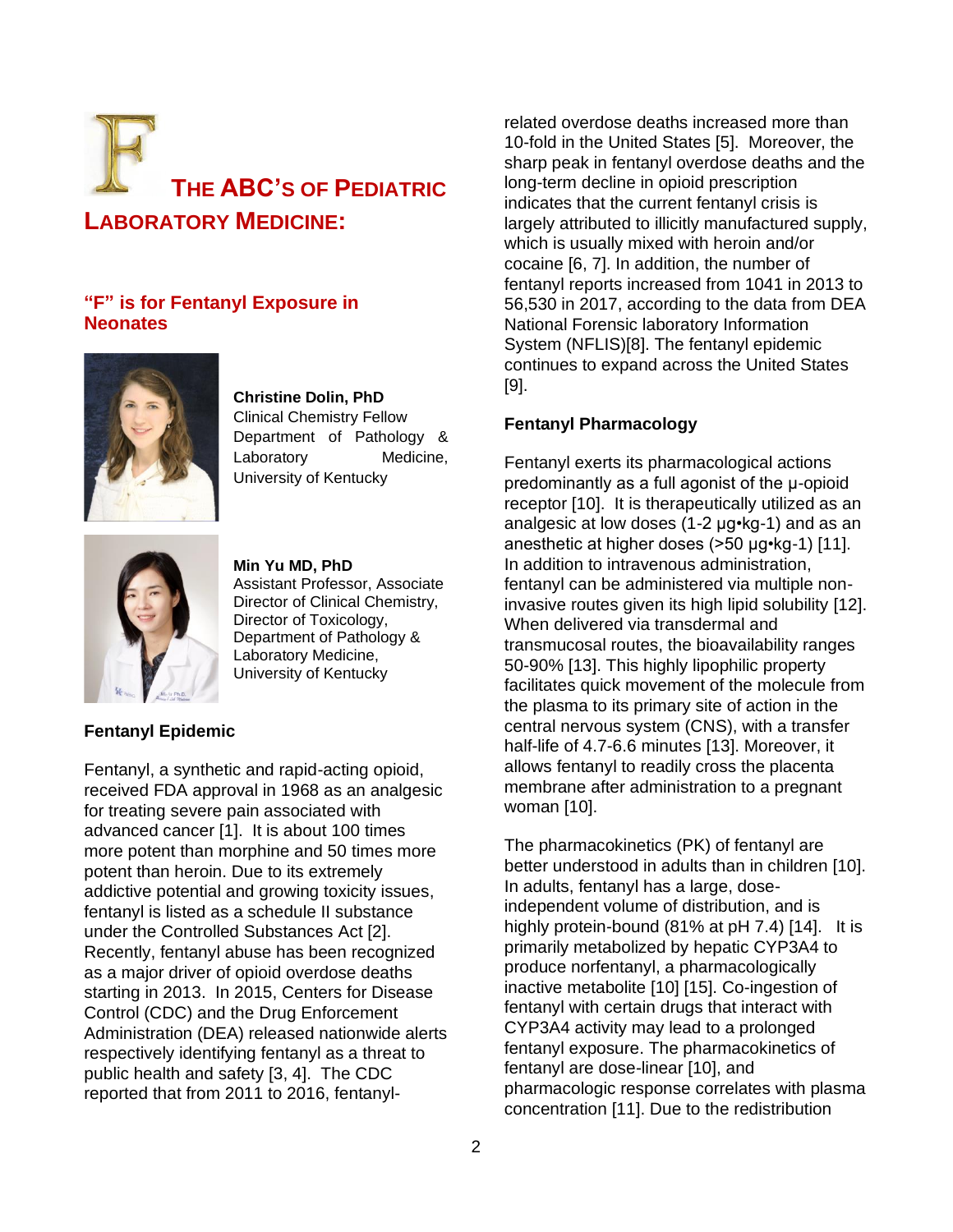from brain to the poorly perfused fat tissue, fentanyl has a short duration of action of 30-60 minutes after a single IV dose [14]. However, fentanyl stored at those sites can be released back to the circulation, leading to the elimination half-life of 3-8 hours. Moreover, the duration of effect is significantly prolonged with continuous infusion [16]. In adults, fentanyl pharmacodynamics (PD) have been demonstrated to be affected by age; one study found that the dose of fentanyl required to produce EEG slowing decreased 50% from age 20 to 89 [17]

Fentanyl has unique PK in neonates and infants. In neonates, fentanyl clearance is low, which increases risk of drug accumulation [18]. Clearance increases with gestational age [19], increases 3-fold in the first week of life, and continues to increase at a slower rate in subsequent weeks [18]. This may be related to the shift from CYP3A7 expression to CYP3A4 expression in the first week of life [13]. CYP3A4 activity reaches 30-40% of adult activity after 1 month of life [20]. Older infants (3-10 months) have increased clearance (as well as increased volume of distribution) compared to older children and adults [21]. Increased hepatic blood flow (normalized to weight) and/or altered protein binding may account for this difference [10]. Overall, evidence indicates that the inter-individual variation of fentanyl PK is large in neonate and infant populations [22, 23]. Therefore, it is critical to manage each patient individually.

### **Sources of Fentanyl Exposure in Neonates and Clinical Outcomes**

The most common cause of fentanyl exposure in neonates is due to chronic maternal fentanyl usage. Affected by the unprecedented scope of the current opioids crisis described earlier, the incidence of opioid consumption during pregnancy has alarmingly increased. On average, about 33% of childbearing women are prescribed opioids [24] [25]. In addition to increased opioid prescription, the prevalence of non-medical opioid usage or maternal opioid abuse continues to rise. Fentanyl, when

consumed by pregnant women for either medical or non-medical use, readily crosses the placenta barrier and reaches the developing fetus. One of the direct negative consequences is the increased risk of the infant developing neonatal abstinence syndrome (NAS) or opioid withdrawal syndrome (NOWS), a complex disorder caused by sudden discontinuation of previously prolonged exposed substances. Clinical presentation of NAS/NOWS involves the CNS, gastrointestinal (GI) system, autonomic system and respiratory system. NAS/NOWS can occur in 42-58% infants born to mothers using illicit opioids [25]. The incidence has increased greater than five-fold from 2004-2014, which is equivalent to one baby born suffered from NAS/NOWS every 15 minutes[26]. The dramatic increase in NAS/NOWS leads to higher neonatal mortality, prolonged length of hospital stay and growing financial burden to healthcare [27]. Clinical manifestations of NAS/NOWS can be influenced by the drugs to which the neonate was exposed, the dosage and the frequency of use, the neonate's metabolism and the associated genetic factors [28]. Although marijuana and methadone were the most studied NAS/NOWS associated opioids, there are increasing reported NAS cases resulting from fentanyl, given its growing popularity [29].

In addition to the prenatal exposure due to chronic maternal usage, infants can be exposed to fentanyl perinatally when it is administered for maternal labor analgesia. With its advantage of fast-absorption and no active metabolites, fentanyl becomes the most common opioid for obstetric use via multiple routes [30]. Of those, epidural is the most widely used, which has been initiated in more than 73% of women in the United States during labor [31]. Regardless of the route of fentanyl administration during labor, it readily crosses the placenta and passes into the fetal circulation, leading to the neonate's exposure to fentanyl. The relationship between neonate safety and maternal fentanyl use during labor has been extensively studied. However, compounded by variables consisting of drugs co-administered,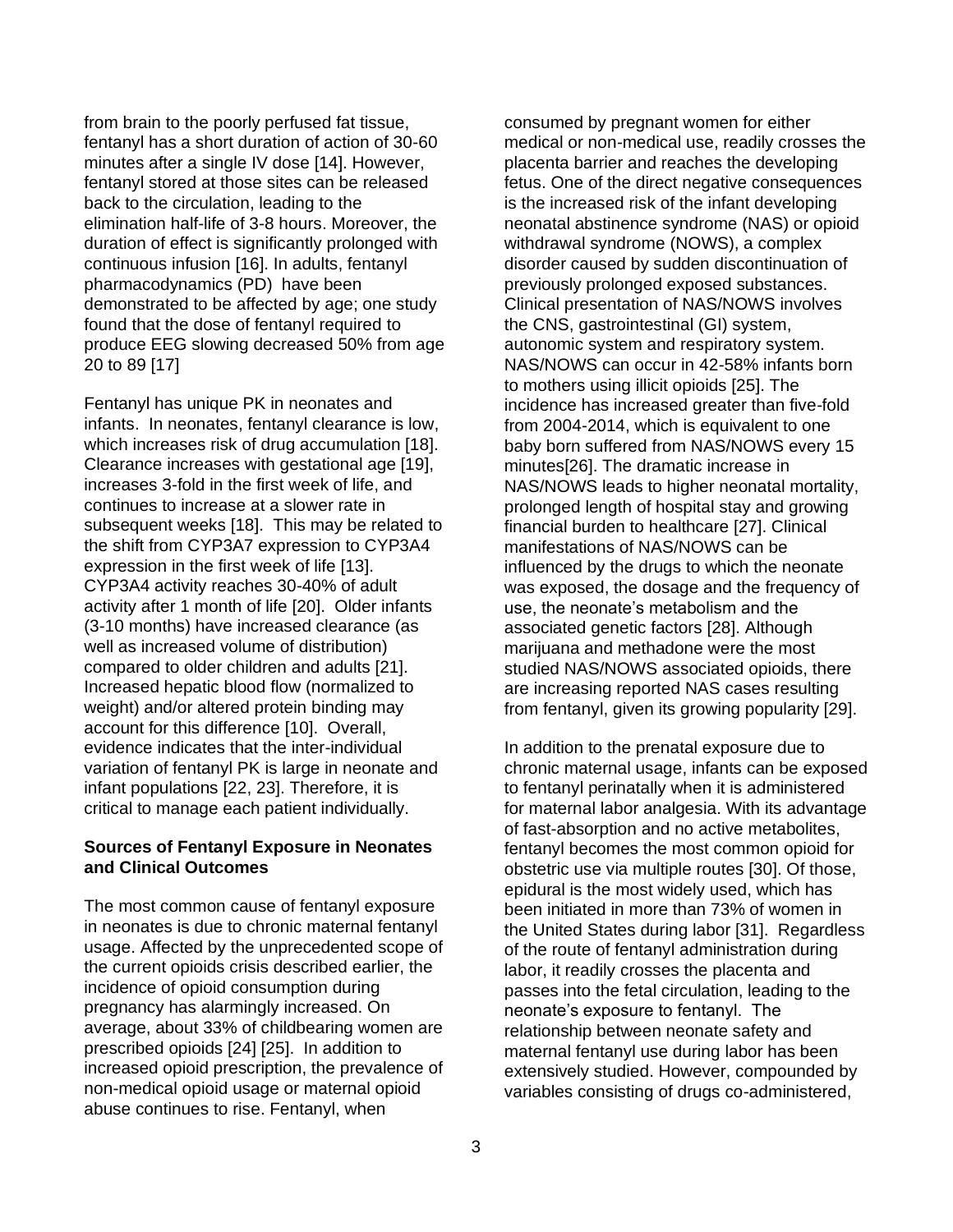dosage, duration, patient population and techniques applied, results from those studies are mixed and controversial [29-40]. Common short-term negative infant outcomes include the impaired breastfeeding and neonatal respiratory depression [33, 34]. Furthermore, given the robust evidence indicating a correlation between fetal exposure to other labor medications and a later tendency toward use of drugs of addiction during adulthood, a hypothesis was proposed that the same effect might also apply to fentanyl [41].

Lastly, fentanyl is the most frequently used opioid analgesic in the Neonatal Intensive Care Unit (NICU). As a routine essential practice, it is given to critically ill neonates for pain control and reduction of stress responses. However, it is concerning that the definitive safety of fentanyl has not been well-established [42]. Several studies have revealed that a high rate of opioid tolerance and withdrawal symptoms can occur when continuous fentanyl infusions are administered to critically ill infants [42-50]. The incidence of iatrogenic withdrawal symptoms (IWS) was reported to be up to 50% with infusions lasting longer than 24 hours, and increased to 80-100% with infusions lasting longer than 5 days [44].

### **Laboratory Evaluation of Fentanyl Exposure in Neonates**

Fast and accurate detection of fentanyl is important. While NAS is a clinical diagnosis, drug testing can aid in early identification of affected patients [51]. Neonatal drug testing results also have legal and social implications [51]. Test selection should carefully consider both the specimen and the analytical method.

The most common methods for fentanyl laboratory testing are immunoassay and gas chromatography–mass spectrometry or LC-MS/MS–based methods. Being highly sensitive and specific, mass-spectrometry based methods are currently the gold standard. These methods, based on the mass of fentanyl, can quantify fentanyl concentrations as low as 1–2 ng/mL [52]. Immunoassays that detect

fentanyl are available from ARK Diagnostics, Immunalysis Corporation, and Thermo Scientific [52]. Of these, only the ARK Diagnostics platform cross reacts with its metabolite, norfentanyl [52]. Compared to mass spectrometry-based methods , immunoassay methods generally have higher false positive rates [53]. One study found that only 56.7% of specimens that tested positive for opiates by immunoassay could be confirmed by GC-MS [54].

Drug testing to detect in utero drug exposure can be performed on a variety of specimens collected from the mother or the neonate [53], of which meconium is considered the gold standard specimen type [55]. Fentanyl deposits in meconium beginning at ~12 weeks gestation, when fentanyl crosses the placental membrane, is urinated by the fetus into amniotic fluid, and is swallowed by the fetus [56]. This allows for a long window of detection spanning the last ~20 weeks of gestation [57, 58]. This also leads to increased concentrations of drug and high sensitivity compared to other specimen types [53, 59]. However, meconium is not available for every neonate and it may also be contaminated with medication administered to neonates prior to collection.

Umbilical cord tissue is an emerging popular specimen type for neonatal drug testing. An advantage of umbilical cord tissue is that it is reliably available at the time of birth, in contrast to meconium and urine. Cord tissue has a window of detection spanning the third trimester up to delivery [55]. For some opioids, drug concentration in meconium may correlate poorly with detection in cord tissue [55].

### **Summary**

The continuously growing fentanyl crisis and dramatically increasing maternal usage both contribute to an alarming rise in the prevalence of NAS/NOWS, posing a serious social and health concern globally. The PK of fentanyl in neonates is highly variable. Evidences indicate that anesthetic fentanyl exposure can lead to multiple adverse neonatal outcomes. Therefore,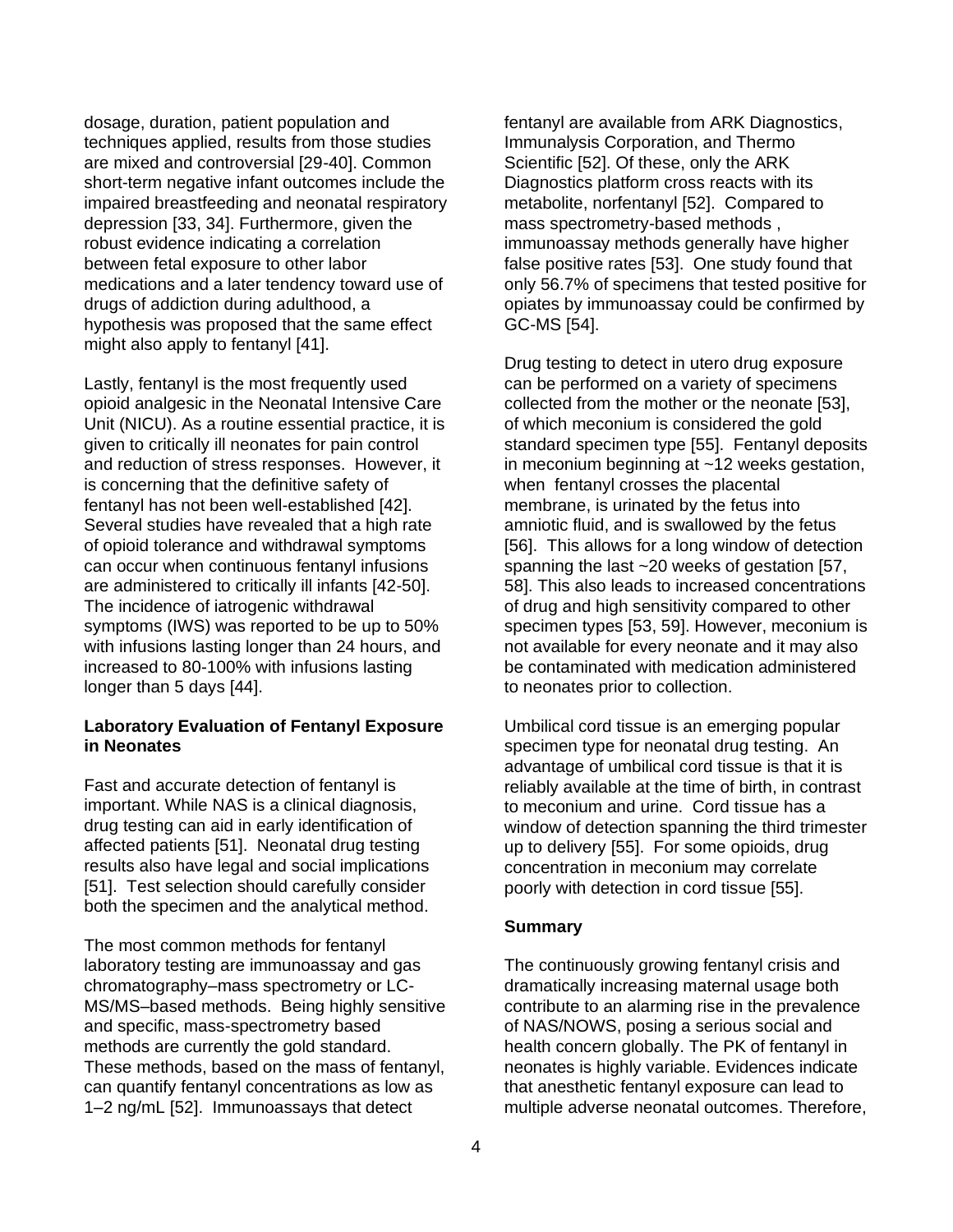more clinical studies are needed to evaluate the PK-PD relationship and to assess the safety of fentanyl use in these vulnerable patients. Toxicological analysis performed by reliable

methods is necessary to help combat the current fentanyl epidemic and improve the health outcomes of infants exposed to fentanyl.

# **Excerpts from the Literature**



#### **Stephen Roper, PhD**

Assistant Medical Director of Pediatric Laboratory Services, St. Louis Children's Hospital Assistant Professor of Pathology & Immunology, Washington University School of Medicine, St. Louis, MO

### **Screening for Biliary Atresia: A Big Impact for Little Patients**

The March 24<sup>th</sup>/31<sup>st</sup> 2020 edition of the Journal of the American Medical Association (Vol 323 No. 12) includes a study from researchers at Baylor College of Medicine on the diagnostic yield of direct or conjugated bilirubin measurement for biliary atresia (BA) screening (1). The study by Harpavat et al. recognized the impetus for improving the early detection of this life-threatening condition and implemented a prospective 2-stage testing approach to detect BA. In the first stage, more than 120,000 newborns at 14 Texas hospitals were monitored for increased direct or conjugated bilirubin (Bc) using blood collected for routine unconjugated (Bu) hyperbilirubinemia assessment in the first 60 hours of life. Newborns with increased direct or conjugated bilirubin  $(> 0.2$  mg/dL) were selected for stage 2 testing, which entailed a repeat direct or conjugated bilirubin measurement at the two-week well child visit. Infants with repeat testing demonstrating increased levels relative to the stage 1 result, or concentrations >1 mg/dL, were considered positive screens. Individuals with a positive screen underwent additional testing per Hepatology specialists and outcomes were documented to calculate the sensitivity,

specificity, and predictive values of the testing strategy.

The first stage of testing yielded a 1.1% positivity rate, whereas about 0.1% (n=119) of the total population tested  $(n= 123.279)$  in stage 1 were positive in stage 2. Of the 119 positive screens, 7 patients went on to be diagnosed with BA by intraoperative cholangiogram or pathology assessment of biliary remnant (calculated prevalence of 0.6 per 10,000 births). Of the 112 false positive results, about 50% of these infants had no diagnosis determined, while the other half went on to be diagnosed with non-BA cholestatic disorders, congenital infections, or conditions affecting red blood cell clearance. The group monitored for false negatives by surveillance of enrolled patients seeking treatment at any of the 3 major hepatology centers in the region, although they point out the possibility of missed cases due to follow-up at other locations. As well, they acknowledge cross-reactivity of Bu in direct bilirubin assays as a potential source of the false positives. Overall, the sensitivity of the screening approach was calculated as 100%  $(95<sup>th</sup>% CI: 56.1 – 100.0%)$ , specificity of 99.9% (99.9 – 99.9%), PPV of 5.9% (2.6 – 12.2%), and NPV of 100.0% (100% - 100%).

 Finally, the study included an assessment of screening impact by evaluating age at Kasai procedure, transplant-free survival, and several other metrics in patients diagnosed with BA before versus during the screening period. Notably, the group that was screened had a shorter time to Hepatology referral, significant decrease in the time to Kasai procedure, and improved transplant-free survival rates.

The study by Harpavat et al. is an outstanding example of the efforts needed to reduce the time to diagnosis of BA in the United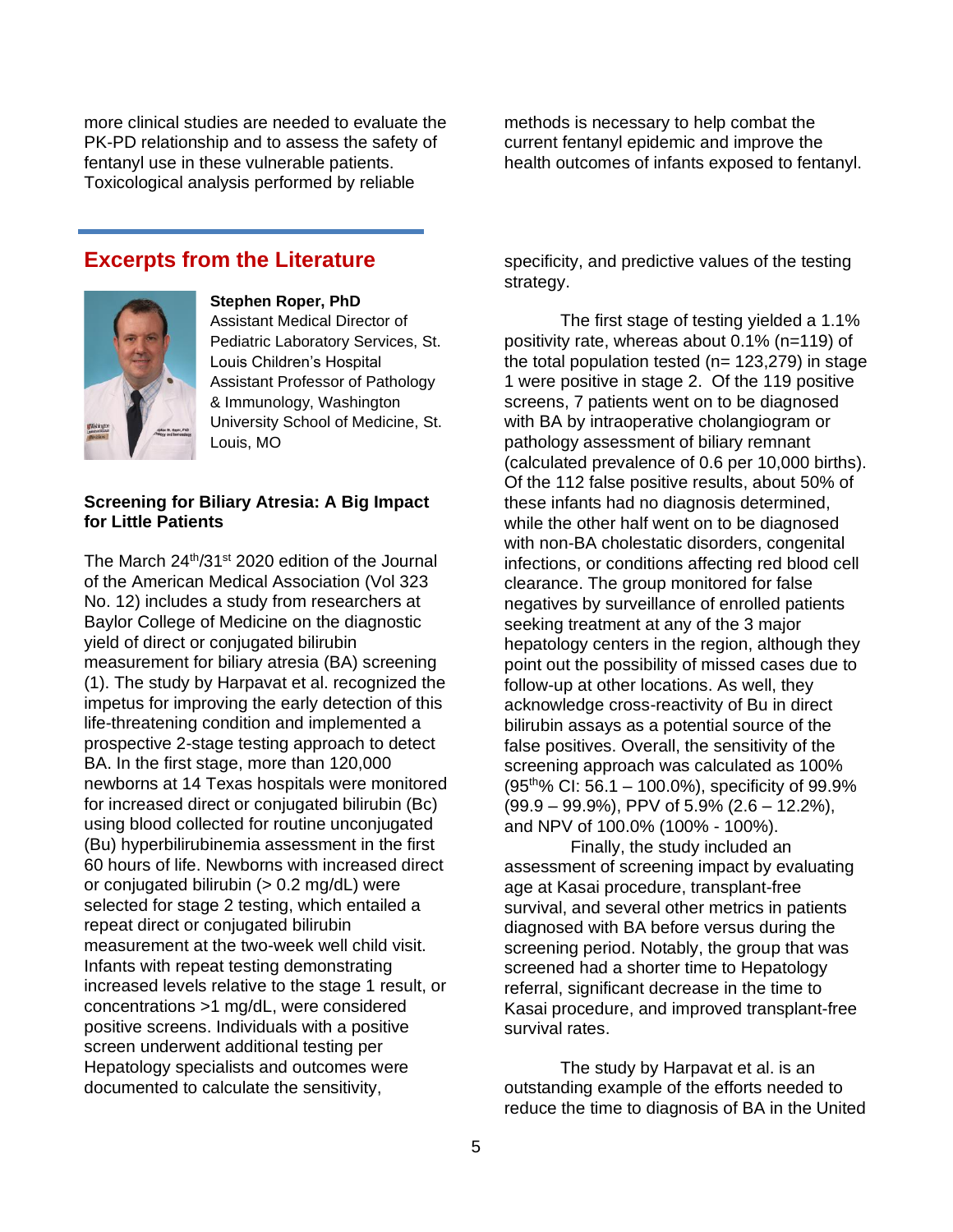States- an intervention which will improve the quality of many lives. BA, which was considered during the early stages of the Recommended Universal Screening Panel development, meets most Wilson-Junger criteria(2). However, no study has demonstrated reliable measurement of Bc from dried-blood spots and thus proposals for including this disorder in state newborn screening panels have become stagnant. Without a defined process for routine screening, diagnostic workup for BA is typically prompted by prolonged jaundice and/or acholic stools persisting for more than 2 weeks. The resulting delay in disease recognition is tied to poor outcomes for the Kasai procedure and many infants ultimately require liver transplant.

Another factor that may prolong diagnosis is provider desensitization to small increases in direct bilirubin early in life. At institutions where direct/total methods are employed, small increases in direct bilirubin early in life may be written off as Bu crossreactivity in the context of physiological jaundice(3). A recent CAP neonatal bilirubin proficiency testing participant summary indicates that most labs rely on a derivative of the Jendrassik-Grof method. While these assays are cheap and widely-available, this trend actually reflects the lack of assay options we have for fractionated bilirubin measurement. As laboratory professionals, we may be able to improve the early detection of BA by developing new methods capable of specific Bc measurement. For example, studies evaluating the feasibility of Bc measurement by LC-MS/MS or other methods that are unaffected by a background of Bu could translate into earlier recognition of cholestasis.

### **References**

1. Harpavat S, Garcia-Prats JA, Anaya C, Brandt ML, Lupo PJ, Finegold MJ, et al. Diagnostic Yield of Newborn Screening for Biliary Atresia Using Direct or Conjugated Bilirubin Measurements. Jama. 2020;323(12):1141-50.

2. American College of Medical Genetics Newborn Screening Expert Group. Newborn screening: toward a uniform screening panel and system. Genet Med. 2006;8 Suppl 1(Suppl 1):1s-252s.

3. Harpavat S, Finegold MJ, Karpen SJ. Patients with biliary atresia have elevated direct/conjugated bilirubin levels shortly after birth. Pediatrics. 2011;128(6):e1428-33.

## **The Clinical Laboratory in Multisystem Inflammatory Syndrome in Children Associated with COVID-19**



**Zachary Aldewereld, MD** Clinical Instructor, Pediatric Critical Care Medicine, UPMC Children's Hospital of Pittsburgh Fellow, Pediatric Infectious Diseases, UPMC Children's

Hospital of Pittsburgh

Throughout the coronavirus disease 2019 pandemic (COVID-19), perhaps the one bright spot was the low incidence of disease amongst pediatric patients. In the US, pediatric patients have accounted for approximately 4% of total cases, with hospitalization rates well below that of adults.<sup>1</sup> However, in pandemic epicenters in Europe and the US, typically beginning about a month after cases of COVID-19 began to peak, pediatricians observed a marked increase in culture-negative inflammatory diseases. For instance, in Bergamo, Italy, they observed 10 cases of Kawasaki disease in a month. $2$ Historically they saw one case of this pediatric vasculitis every 3 months. Meanwhile, across 12 centers in France, in the areas most heavily affected by COVID-19, they reported 35 cases of myocarditis over 2 months. $3$  Some of these patients also had features of Kawasaki disease. Two thirds required intubation and mechanical ventilation, most required cardiovascular support with inotropes due to poor heart function, and 10 required extracorporeal membrane oxygenation (ECMO). Ultimately, 6 were found to develop coronary artery dilation,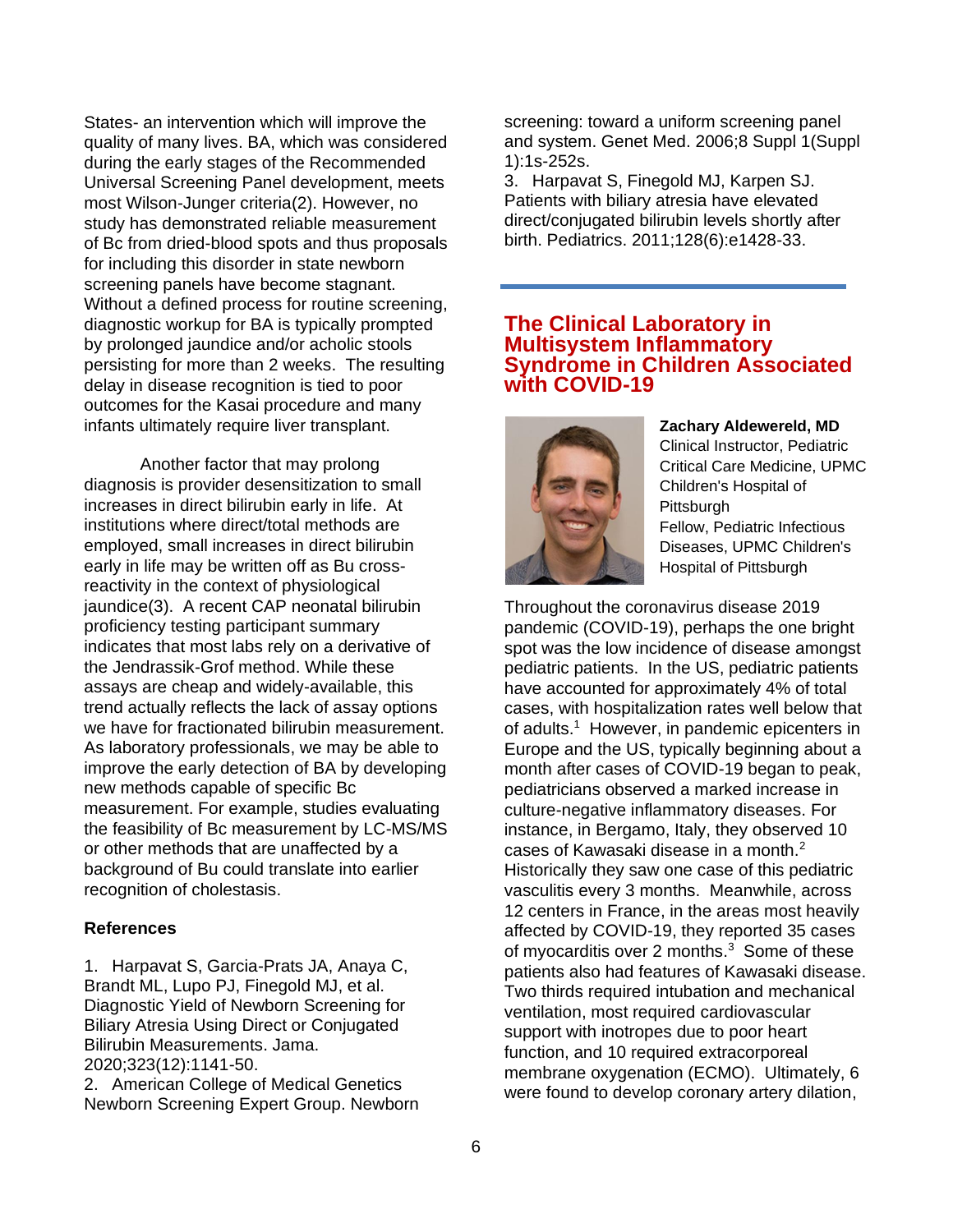a complication typically associated with untreated Kawasaki disease. Lastly, in Southern England, as of mid-May, they had seen 38 cases that they felt were consistent with this syndrome.<sup>4</sup> The majority of their patients had shock, and half had myocardial dysfunction. Patients were said to appear similar to Kawasaki disease, toxic shock syndrome, or macrophage activation syndrome. Across all series, most patients had antibodies to SARS-CoV-2. Only a small percentage have had a positive PCR. Thus, this delayed rise of pediatric inflammatory syndrome cases relative to COVID-19 cases as well as positive antibodies and negative PCR in most patients suggested that this is a post-infectious process related to SARS-CoV-2. This pattern has been seen in the US as well in New York<sup>5</sup>, Philadelphia $6$ , and Washington, DC $<sup>7</sup>$ .</sup>

Fortunately, mortality across all reported series has remained strikingly low. Relative to the incidence of COVID-19 as well as to the population as a whole, incidence of MIS-C is also very low. However, these children often present critically ill or progress to this stage soon after admission. Thus, significant focus has been placed on properly identifying these patients. In response, the US Centers for Disease Control (CDC) released a case definition for what it termed Multisystem Inflammatory Syndrome in Children (MIS-C) Associated with COVID-19.<sup>8</sup> The definition requires that the patient be under the age of 21, have fever, laboratory evidence of inflammation, and at least 2 organ systems involved. Moreover, there can be no alternative plausible diagnosis and there must either be evidence of current or recent SARS-CoV-2 infection or known exposure in the 4 weeks preceding onset of symptoms.

The laboratory workup plays a significant role in the evaluation of these children. For the diagnosis to even be considered, at least one laboratory marker of inflammation must be present, which the CDC defines as an elevated C-reactive protein (CRP), erythrocyte sedimentation rate (ESR), fibrinogen,

procalcitonin, d-dimer, ferritin, lactic acid dehydrogenase (LDH), or interleukin 6 (IL-6), elevated neutrophils, reduced lymphocytes and low albumin. Most children with MIS-C have more than one of these, but certain labs may also be associated with severity of disease, such as in the setting of particularly elevated ferritin or profound lymphopenia. Additional laboratory testing helps assess organ system involvement. Specifically, troponin or B-type natriuretic peptide (BNP) are often elevated in these children and point to cardiac involvement before an echocardiogram can even be obtained. Acute kidney injury can quickly be assessed for with the blood urea nitrogen and creatinine that are part of the basic metabolic panel. Some children have mild hepatitis that is only detected with a hepatic function panel. Hematologic abnormalities may be seen with the complete blood count or coagulation studies.

Infectious studies are also necessary to ensure the lack of an alternative diagnosis. Some of these studies will be useful for any part of the country, such as polymerase chain reaction (PCR) for adenovirus, enterovirus, Epstein-Barr virus, and cytomegalovirus, depending on the presentation. Others should be dictated by the diseases endemic to that region. For instance, at our institution, the Children's Hospital of Pittsburgh, Ehrlichia and Anaplasma PCRs may be sent for these patients. These tick-borne diseases can be found in western Pennsylvania and may cause presentations that fit many of the clinical criteria above but have very different treatment from MIS-C. Thus, the laboratory workup is also necessary to ensure that the label of MIS-C is not applied incorrectly to prevent delayed appropriate treatment. The clinical description of MIS-C can fit a great number of diseases, and it is only by appropriate laboratory investigations that these other causes can be ruled out. Below demonstrates how we apply this principle, with workup altered by the dominant clinical presentation (Table 1).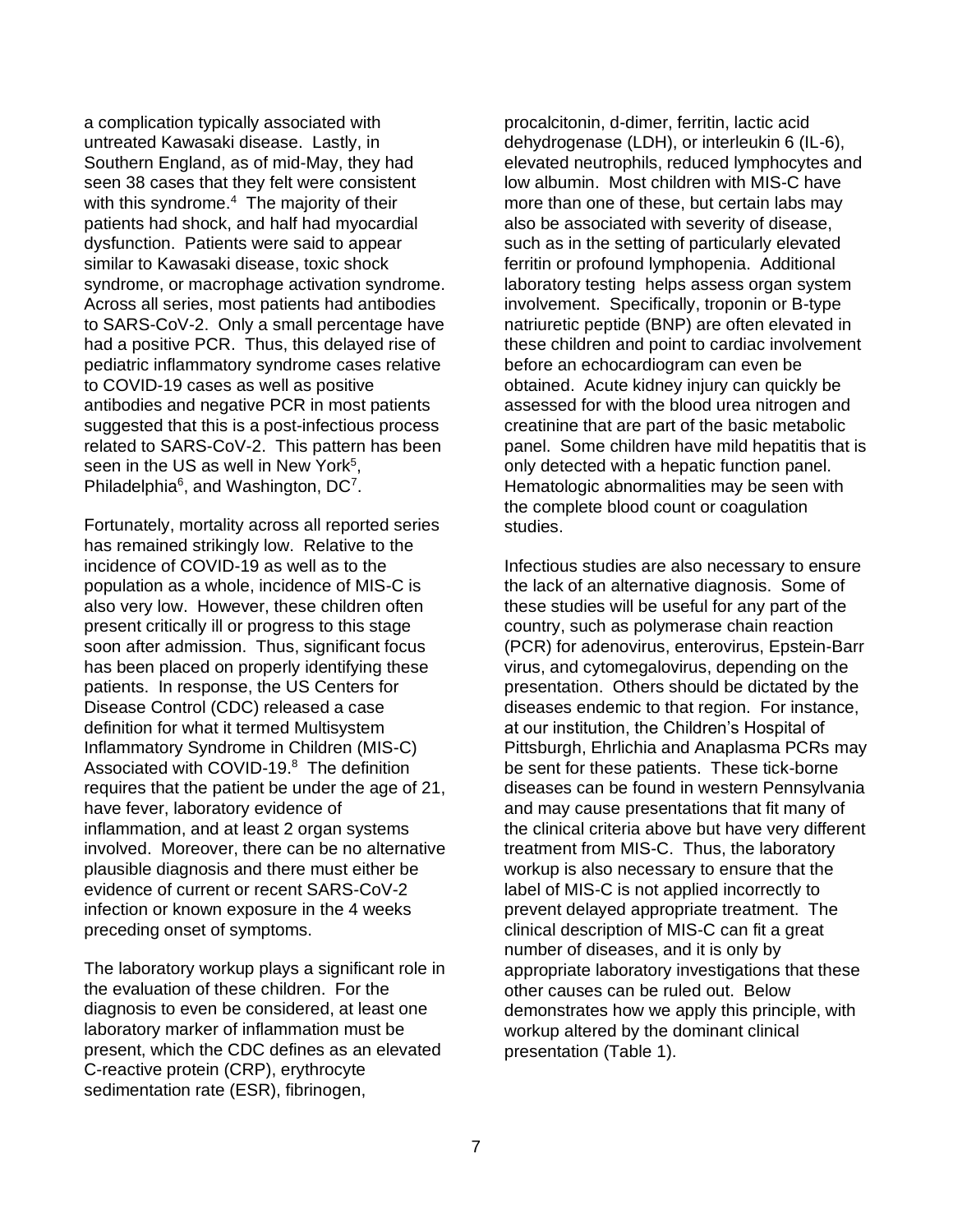| <b>Initial Laboratory Work-up</b>  | <b>Suspected MIS-</b><br>C or known KD<br>w/o shock | <b>Shock</b>                    | <b>Macrophage</b><br>activation<br>sydnrome or<br>hepatitis |  |
|------------------------------------|-----------------------------------------------------|---------------------------------|-------------------------------------------------------------|--|
| <b>General labs</b>                |                                                     |                                 |                                                             |  |
| <b>CBC</b>                         | Χ                                                   | X                               | X                                                           |  |
| <b>BMP</b>                         | $\overline{\sf x}$                                  | $\overline{\sf x}$              | $\overline{\mathsf{x}}$                                     |  |
| <b>LFTs</b>                        | $\overline{\mathsf{x}}$                             | $\overline{\sf X}$              | $\overline{\mathsf{x}}$                                     |  |
| LDH                                | $\overline{\sf x}$                                  | $\overline{\mathsf{x}}$         | $\overline{\sf x}$                                          |  |
| UA, voided                         | $\overline{\sf x}$                                  | $\overline{\sf x}$              | $\overline{\sf x}$                                          |  |
| Lactate                            |                                                     | $\overline{\mathsf{X}}$         | $\overline{\mathsf{x}}$                                     |  |
| <b>CRP</b>                         | X                                                   | $\overline{\sf x}$              | $\overline{\mathsf{x}}$                                     |  |
| <b>PCT</b>                         | $\overline{\mathsf{x}}$                             | $\overline{\mathsf{X}}$         | $\overline{\mathsf{x}}$                                     |  |
| <b>ESR</b>                         | $\overline{\sf x}$                                  | $\overline{\mathsf{x}}$         | $\overline{\mathsf{x}}$                                     |  |
| Ferritin                           | $\overline{\mathsf{X}}$                             | $\overline{\mathsf{x}}$         | $\overline{\mathsf{x}}$                                     |  |
| D-Dimer                            | $\overline{\mathsf{x}}$                             | $\overline{\sf X}$              | $\overline{\mathsf{x}}$                                     |  |
| Coags with fibrinogen              |                                                     | $\overline{\sf x}$              | $\overline{\sf x}$                                          |  |
| $\overline{\text{CK}}$             | Χ                                                   | $\overline{\mathsf{x}}$         | $\overline{\sf x}$                                          |  |
| Troponin                           | $\overline{\sf x}$                                  | $\overline{\sf x}$              | $\overline{\mathsf{x}}$                                     |  |
| <b>BNP</b>                         | $\overline{\sf x}$                                  | $\overline{\mathsf{x}}$         | $\overline{\mathsf{x}}$                                     |  |
| ADAMTS13                           |                                                     | $\overline{\mathsf{x}}$         | $\overline{\mathsf{x}}$                                     |  |
| <b>Rheumatologic/Immune Labs</b>   |                                                     |                                 |                                                             |  |
| C <sub>3</sub>                     |                                                     | $\frac{\mathsf{X}}{\mathsf{X}}$ | X                                                           |  |
| $\overline{C4}$                    |                                                     |                                 | $\overline{\mathsf{x}}$                                     |  |
| <b>Triglycerides</b>               |                                                     | $\overline{\mathsf{X}}$         | $\overline{\mathsf{x}}$                                     |  |
| sIL <sub>2r</sub>                  |                                                     | $\overline{\sf x}$              | $\overline{\sf X}$                                          |  |
| <b>Infectious Studies</b>          |                                                     |                                 |                                                             |  |
| <b>SARS-CoV-2 PCR</b>              | X                                                   | X                               | X                                                           |  |
| SARS-CoV-2 serology                | $\overline{\mathsf{x}}$                             | $\overline{\sf x}$              | $\overline{\mathsf{x}}$                                     |  |
| <b>Blood culture</b>               |                                                     | $\overline{\mathsf{x}}$         | $\overline{\sf x}$                                          |  |
| Urine culture if concerning UA     |                                                     | $\overline{\mathsf{x}}$         | $\overline{\mathsf{x}}$                                     |  |
| Respiratory culture (if intubated) |                                                     | $\overline{\mathsf{x}}$         | $\overline{\mathsf{x}}$                                     |  |
| <b>Adenovirus blood PCR</b>        |                                                     | $\overline{\sf x}$              | $\overline{\sf x}$                                          |  |
| <b>Enterovirus blood PCR</b>       |                                                     | X                               |                                                             |  |
| EBV PCR and serology               |                                                     |                                 |                                                             |  |
| CMV PCR and serology               |                                                     |                                 | $\frac{X}{X}$ $\frac{X}{X}$ $\frac{X}{X}$                   |  |
| <b>HSV blood PCR</b>               |                                                     |                                 |                                                             |  |
| Ehrlichia PCR (summer/spring)      |                                                     | $\frac{\mathsf{X}}{\mathsf{X}}$ |                                                             |  |
| Anaplasma PCR (summer/spring)      |                                                     |                                 |                                                             |  |

### **References**

1. COVIDView: A Weekly Surveillance Summary of U.S. COVID-19 Activity. at https://www.cdc.gov/coronavirus/2019 ncov/covid-data/covidview/index.html.)

2. Verdoni L, Mazza A, Gervasoni A, et al. An outbreak of severe Kawasaki-like disease at the Italian epicentre of the SARS-CoV-2 epidemic: an observational cohort study. The Lancet 2020.

3. Belhadjer Z, Meot M, Bajolle F, et al. Acute heart failure in multisystem inflammatory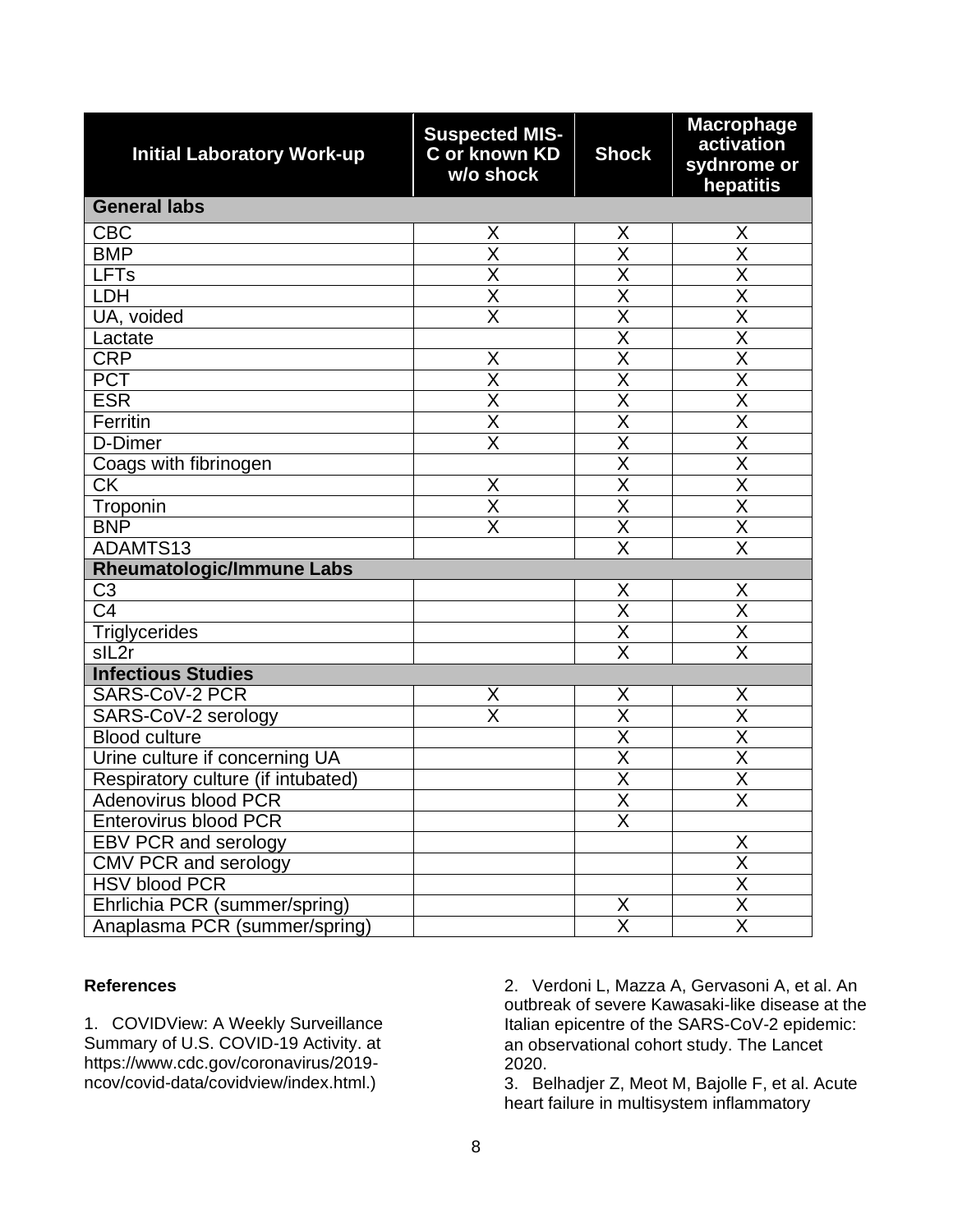syndrome in children (MIS-C) in the context of global SARS-CoV-2 pandemic. Circulation 2020.

4. Webinar May 19, 2020 - Multisystem Inflammatory Syndrome in Children (MIS-C) Associated with Coronavirus Disease 2019 (COVID-19). at

https://emergency.cdc.gov/coca/calls/2020/calli nfo\_051920.asp?cid=EPRhomepage.)

5. Shulman ST. Pediatric COVID-associated Multi-system Inflammatory Syndrome (PMIS). J Pediatric Infect Dis Soc 2020.

6. Chiotos K, Bassiri H, Behrens EM, et al. Multisystem Inflammatory Syndrome in Children during the COVID-19 pandemic: a case series. J Pediatric Infect Dis Soc 2020.

7. Comizio C. COVID-19: Racing to Treat a New Mystery Syndrome. US News and World Report 2020.

8. HAN Archive - 00432 | Health Alert Network (HAN). at

https://emergency.cdc.gov/han/2020/han00432. asp.)

# **2020-2021 PMF Division Executive Board:**

**Chair** Angela Ferguson, PhD

**Chair Elect** Stanley Lo, PhD

**Past Chair** Alison Woodworth, PhD

### **Members At Large**

Van Leung-Pineda, PhD Amy Karger, PhD Jane Dickerson, PhD Laura Smy, PhD

**Secretary** Mark Kellogg, PhD

**Treasurer** Joseph Wiencek, PhD

**Newsletter Editor** Sarah Wheeler, PhD

**Newsletter Editorial Board**

Khushbu Patel, PhD Stephen Roper, PhD

**Fellow Representative** Erin Schuler, PhD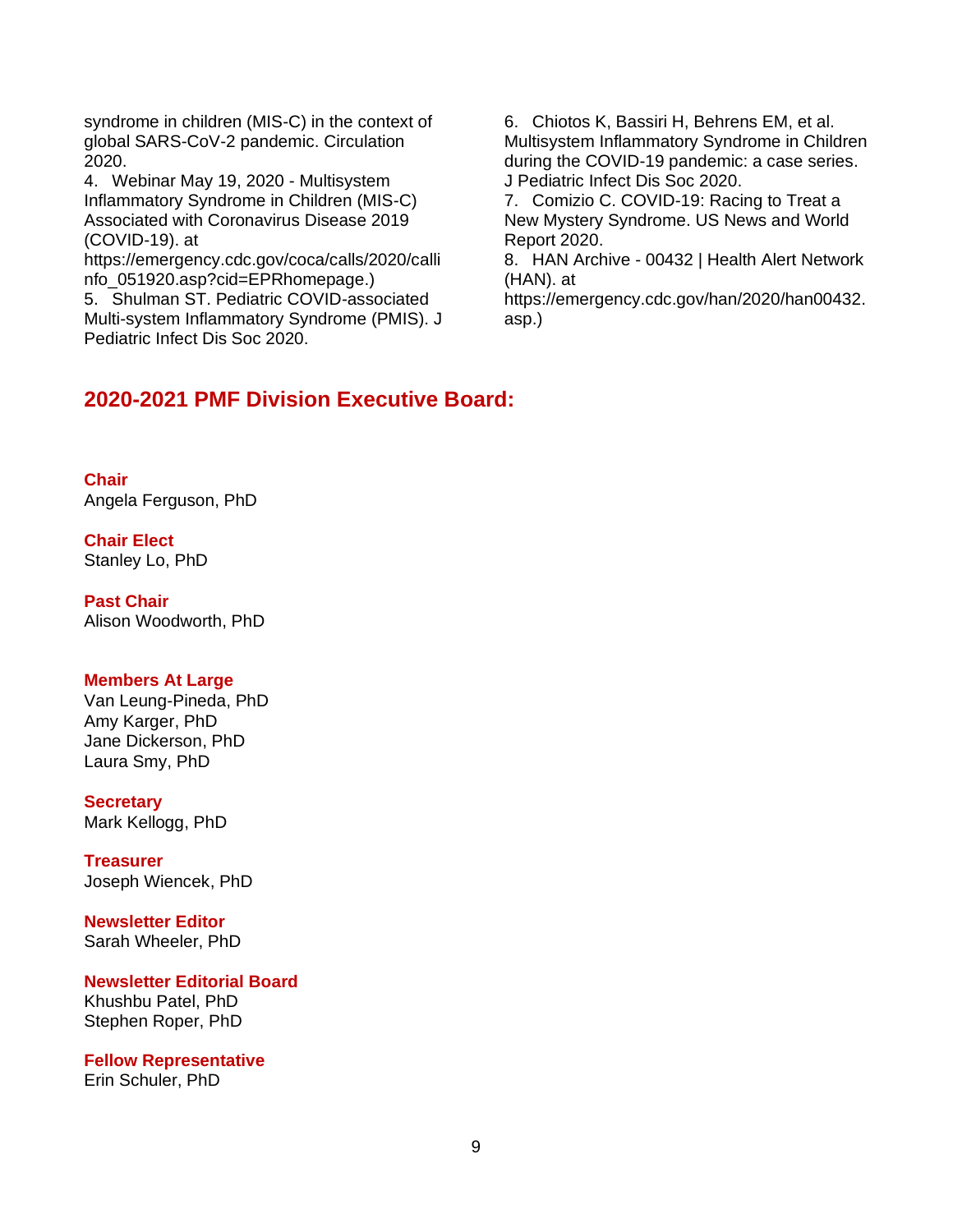### **References for "F" is for Fentanyl Exposure in Neonates**

1. Raffa, R.B., et al., The fentanyl family: A distinguished medical history tainted by abuse. J Clin Pharm Ther, 2018. 43(1): p. 154-158.

2. (NIIDA), N.I.o.D.A. Commonly Used Drugs Charts. 2020 2020-03-26 [cited 2020 May 30]; Available from:

https://www.drugabuse.gov/drugsabuse/commonly-used-drugs-charts.

3. Administration, D.E., DEA issues nationwide alert on fentanyl as threat to health and public safety. Press Release. March, 2015. 18: p. 2015.

4. Control, C.f.D. and Prevention, Increases in fentanyl drug confiscations and fentanyl-related overdose fatalities. Health Alert Network, 2015.

5. Spencer, M.R., et al., Drug overdose deaths involving fentanyl, 2011-2016. National vital statistics reports: from the Centers for Disease Control and Prevention, National Center for Health Statistics, National Vital Statistics System, 2019. 68(3): p. 1-19.

6. Administration, D.E., Counterfeit prescription pills containing fentanyls: A global threat. Springfield, VA: US Drug Enforcement Administration, 2016.

7. Jannetto, P.J., et al., The Fentanyl Epidemic and Evolution of Fentanyl Analogs in the United States and the European Union. Clin Chem, 2019. 65(2): p. 242-253.

8. <NFLISDrugSpecialRelease-Fentanyl-FentanylSubstancesStateMaps-2016- 2017.pdf>.

9. Schifano, F., et al., Assessing the 2004- 2018 Fentanyl Misusing Issues Reported to an International Range of Adverse Reporting Systems. Front Pharmacol, 2019. 10: p. 46.

10. Ziesenitz, V.C., et al., Correction to: Pharmacokinetics of Fentanyl and Its Derivatives in Children: A Comprehensive Review. Clin Pharmacokinet, 2018. 57(3): p. 393-417.

11. Murphy, M.R., C.C. Hug, Jr., and D.A. McClain, Dose-independent pharmacokinetics of fentanyl. Anesthesiology, 1983. 59(6): p. 537-40.

12. Roy, S.D. and G.L. Flynn, Solubility and related physicochemical properties of narcotic analgesics. Pharm Res, 1988. 5(9): p. 580-6.

13. Lotsch, J., et al., Pharmacokinetics of nonintravenous formulations of fentanyl. Clin Pharmacokinet, 2013. 52(1): p. 23-36.

14. McClain, D.A. and C.C. Hug, Jr., Intravenous fentanyl kinetics. Clin Pharmacol Ther, 1980. 28(1): p. 106-14.

15. Wilde, M., et al., Metabolic Pathways and Potencies of New Fentanyl Analogs. Front Pharmacol, 2019. 10: p. 238.

16. Schug, S.A. and S. Ting, Fentanyl Formulations in the Management of Pain: An Update. Drugs, 2017. 77(7): p. 747-763.

17. Scott, J.C. and D.R. Stanski, Decreased fentanyl and alfentanil dose requirements with age. A simultaneous pharmacokinetic and pharmacodynamic evaluation. J Pharmacol Exp Ther, 1987. 240(1): p. 159-66.

18. Voller, S., et al., Rapidly maturing fentanyl clearance in preterm neonates. Arch Dis Child Fetal Neonatal Ed, 2019. 104(6): p. F598-F603.

19. Saarenmaa, E., P.J. Neuvonen, and V. Fellman, Gestational age and birth weight effects on plasma clearance of fentanyl in newborn infants. J Pediatr, 2000. 136(6): p. 767-70.

20. Lacroix, D., et al., Expression of CYP3A in the human liver--evidence that the shift between CYP3A7 and CYP3A4 occurs immediately after birth. Eur J Biochem, 1997. 247(2): p. 625-34.

21. Singleton, M.A., J.I. Rosen, and D.M. Fisher, Plasma concentrations of fentanyl in infants, children and adults. Can J Anaesth, 1987. 34(2): p. 152-5.

22. Norman, E., et al., Individual variations in fentanyl pharmacokinetics and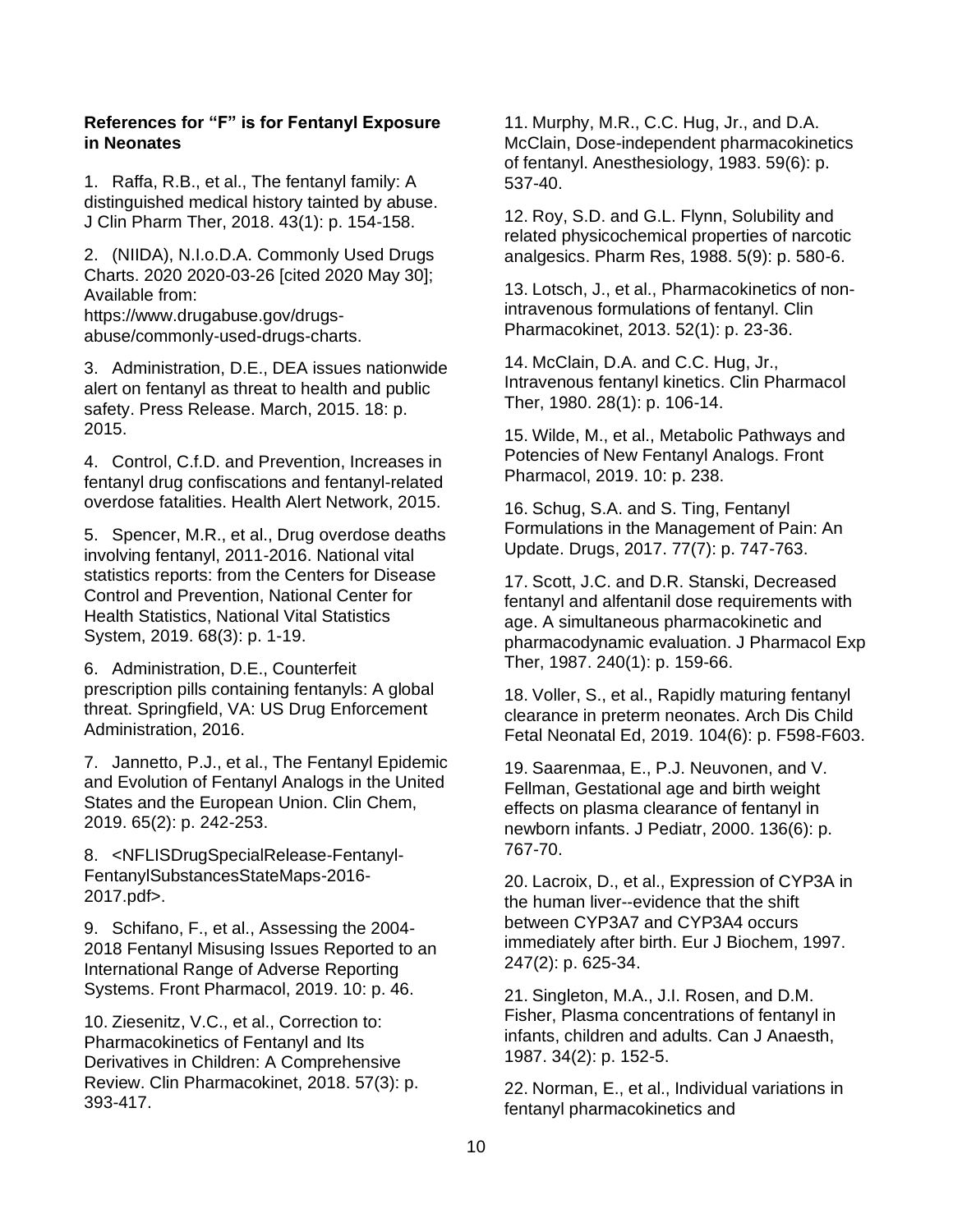pharmacodynamics in preterm infants. Acta Paediatr, 2019. 108(8): p. 1441-1446.

23. Thigpen, J.C., B.L. Odle, and S. Harirforoosh, Opioids: A Review of Pharmacokinetics and Pharmacodynamics in Neonates, Infants, and Children. Eur J Drug Metab Pharmacokinet, 2019. 44(5): p. 591-609.

24. Patrick, S.W., et al., Prescription opioid epidemic and infant outcomes. Pediatrics, 2015. 135(5): p. 842-50.

25. Desai, R.J., et al., Exposure to prescription opioid analgesics in utero and risk of neonatal abstinence syndrome: population based cohort study. BMJ, 2015. 350: p. h2102.

26. Abuse, N.I.o.D., Dramatic increases in maternal opioid use and neonatal abstinence syndrome. 2015, NIDA, USDHHS Bethesda.

27. Patrick, S.W., et al., Neonatal abstinence syndrome and associated health care expenditures: United States, 2000-2009. JAMA, 2012. 307(18): p. 1934-40.

28. Sanlorenzo, L.A., A.R. Stark, and S.W. Patrick, Neonatal abstinence syndrome: an update. Curr Opin Pediatr, 2018. 30(2): p. 182- 186.

29. Regan, J., et al., Neonatal abstinence syndrome due to prolonged administration of fentanyl in pregnancy. BJOG, 2000. 107(4): p. 570-2.

30. Fleet, J.A., et al., Fentanyl concentration in maternal and umbilical cord plasma following intranasal or subcutaneous administration in labour. Int J Obstet Anesth, 2020. 42: p. 34-38.

31. Jordan, S., et al., High dose versus low dose opioid epidural regimens for pain relief in labour. Cochrane Database of Systematic Reviews, 2016.

32. Porter, J., E. Bonello, and F. Reynolds, Effect of epidural fentanyl on neonatal respiration. Anesthesiology, 1998. 89(1): p. 79- 85.

33. Kumar, M. and B. Paes, Epidural opioid analgesia and neonatal respiratory depression. J Perinatol, 2003. 23(5): p. 425-7.

34. Beilin, Y., et al., Effect of Labor Epidural Analgesia with and without Fentanyl on Infant Breast-feedingA Prospective, Randomized, Double-blind Study. Anesthesiology: The Journal of the American Society of Anesthesiologists, 2005. 103(6): p. 1211-1217.

35. Reynolds, F., The effects of maternal labour analgesia on the fetus. Best Pract Res Clin Obstet Gynaecol, 2010. 24(3): p. 289-302.

36. Kokki, M., et al., Neonatal safety of maternal fentanyl during labour. Br J Anaesth, 2015. 115(4): p. 636-8.

37. Moore, A., et al., Maternal Epidural Fentanyl Administered for Labor Analgesia Is Found in Neonatal Urine 24 Hours After Birth. Breastfeed Med, 2016. 11(1): p. 40-1.

38. Yousefshahi, F., et al., Effects of Intrathecal Opioids Use in Cesarean Section on Breastfeeding and Newborns' Weight Gaining. J Family Reprod Health, 2016. 10(4): p. 176-183.

39. Mahomed, K., et al., Does fentanyl epidural analgesia affect breastfeeding: A prospective cohort study. Aust N Z J Obstet Gynaecol, 2019. 59(6): p. 819-824.

40. Khaled, G.M. and A.I. Sabry, Outcomes of intrathecal analgesia in multiparous women undergoing normal vaginal delivery: A randomised controlled trial. Indian J Anaesth, 2020. 64(2): p. 109-117.

41. Brimdyr, K. and K. Cadwell, A plausible causal relationship between the increased use of fentanyl as an obstetric analgesic and the current opioid epidemic in the US. Med Hypotheses, 2018. 119: p. 54-57.

42. Nasr, V.G. and J.M. Davis, Anesthetic use in newborn infants: the urgent need for rigorous evaluation. Pediatr Res, 2015. 78(1): p. 2-6.

43. Arnold, J.H., et al., Tolerance and dependence in neonates sedated with fentanyl